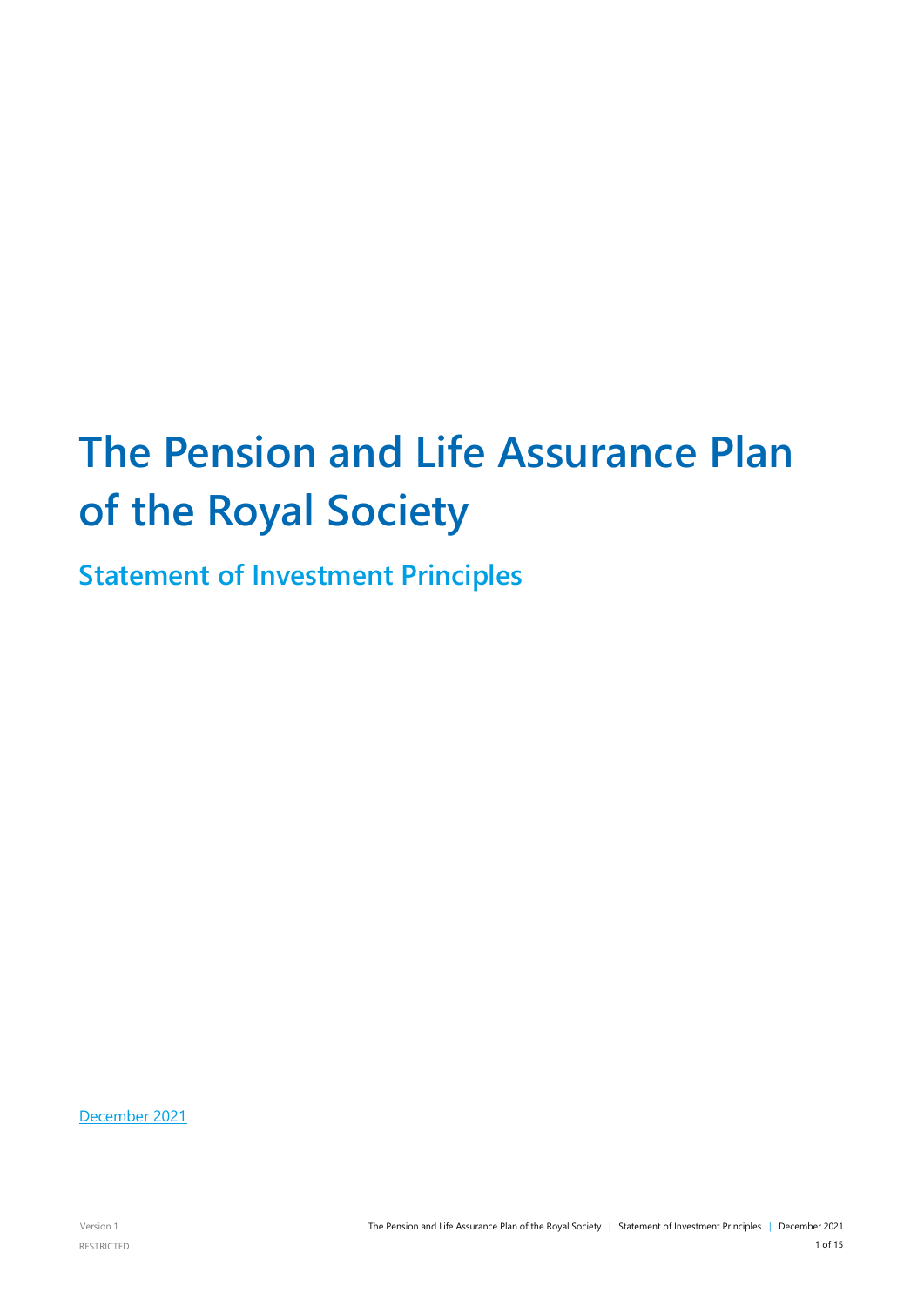# **Contents**

| Appendix 1 ипповденности политической политической политической политической политической политической политич |  |  |  |
|----------------------------------------------------------------------------------------------------------------|--|--|--|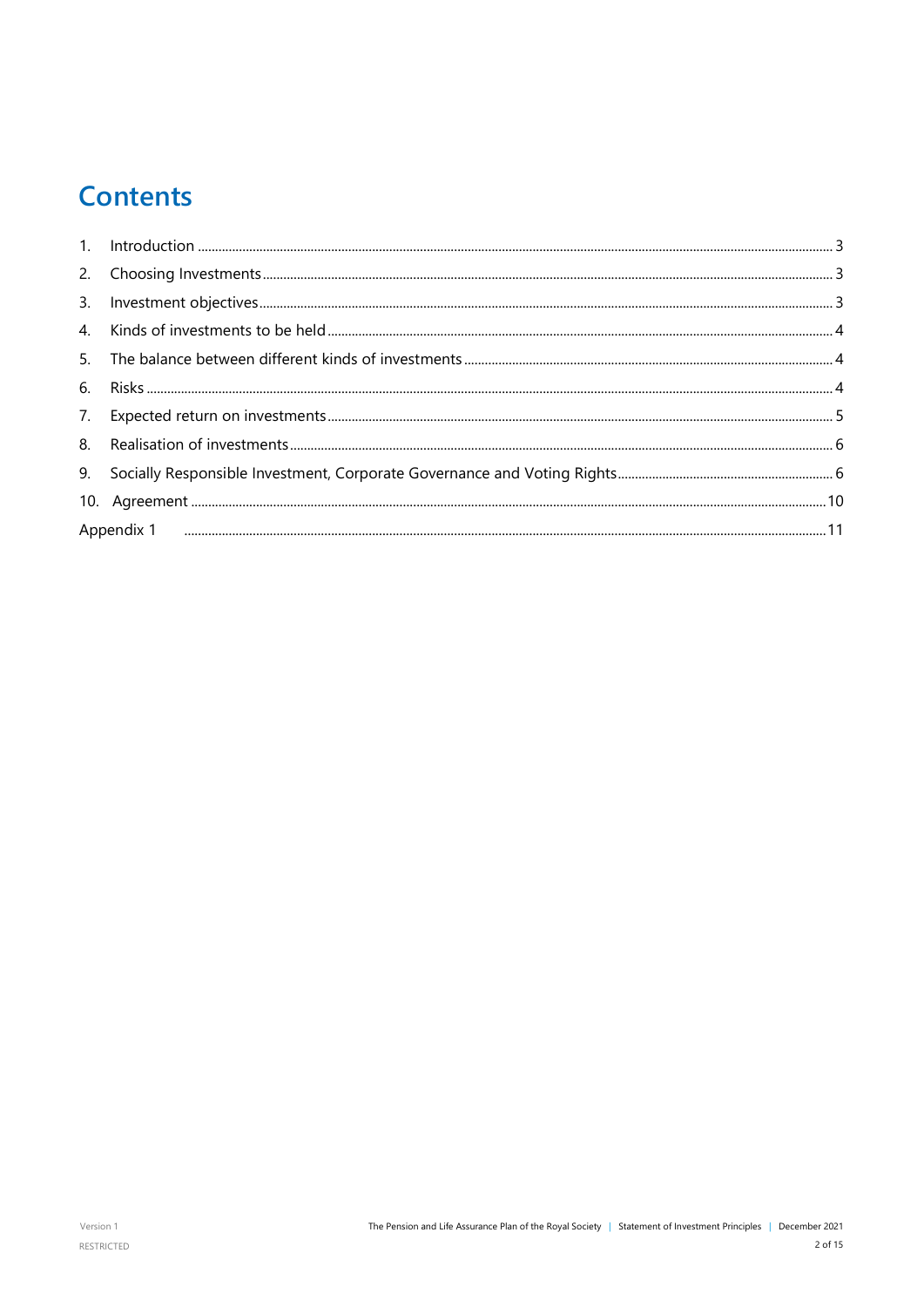### <span id="page-2-0"></span>**1. Introduction**

- 1.1. This is the Statement of Investment Principles prepared by the Trustees of The Pension and Life Assurance Plan of the Royal Society (the "Plan"). This statement sets down the principles governing decisions about investments for the Plan to meet the requirements of the Pensions Act 1995, as amended by the Pensions Act 2004, and of the Occupational Pension Schemes (Investment) Regulations 2005, as amended by: the Occupational Pension Schemes (Investment) (Amendment) Regulations 2010; the Occupational Pension Schemes (Investment) (Amendment) Regulations 2018; and, the Occupational Pension Schemes (Investment and Disclosure) (Amendment) Regulations 2019.
- 1.2. In preparing this statement the Trustees have consulted the Royal Society, the Principal Employer, and obtained advice from Barnett Waddingham LLP, the Trustees' investment advisors. Barnett Waddingham is authorised and regulated by the Financial Conduct Authority.
- 1.3. This statement has been prepared with regard to the 2001 Myners review of institutional investment (including subsequent updates), and Scheme Funding legislation, including the Occupational Pension Schemes (Scheme Funding) Regulations 2005 (as amended).
- 1.4. The Trustees will review this statement at least every three years or if there is a significant change in the policy on any of the areas covered by the statement.
- 1.5. The investment powers of the Trustees are set out in Clause 21 of the Consolidated Trust Deed & Rules, dated 26 July 2018. This statement is consistent with those powers.

### <span id="page-2-1"></span>**2. Investment objectives**

- 2.1. The Trustees' main investment objectives are:
	- to ensure that they can meet the members' entitlements under the Trust Deed & Rules as they fall due;
	- to achieve a long term positive real return consistent with the Trustees' assumptions agreed as part of the triennial Scheme Funding valuation;
	- to manage the expected volatility of the returns achieved in order to control the level of volatility in the Plan's required contribution levels;
	- to invest in assets of appropriate liquidity which will generate income and capital growth to meet the cost of current and future benefits which the Plan provides;
	- to reduce the risk of the assets failing to meet the liabilities over the long term;
	- to minimise the long-term costs of the Plan by maximising the return on the assets whilst having regard to the above objectives.
- 2.2. The Trustees are aware of the relationship that exists between the particular investment portfolio that is held and the level of funding of the Plan's liabilities at any time. The Trustees have obtained exposure to investments that they expect will meet the Plan's objectives as best as reasonably possible.

# **3. Choosing Investments**

3.1. The Trustees' policy is to set the overall investment target and then monitor the performance of their managers against that target. In doing so, the Trustees consider the advice of their professional advisers, who they consider to be suitably qualified and experienced for this role.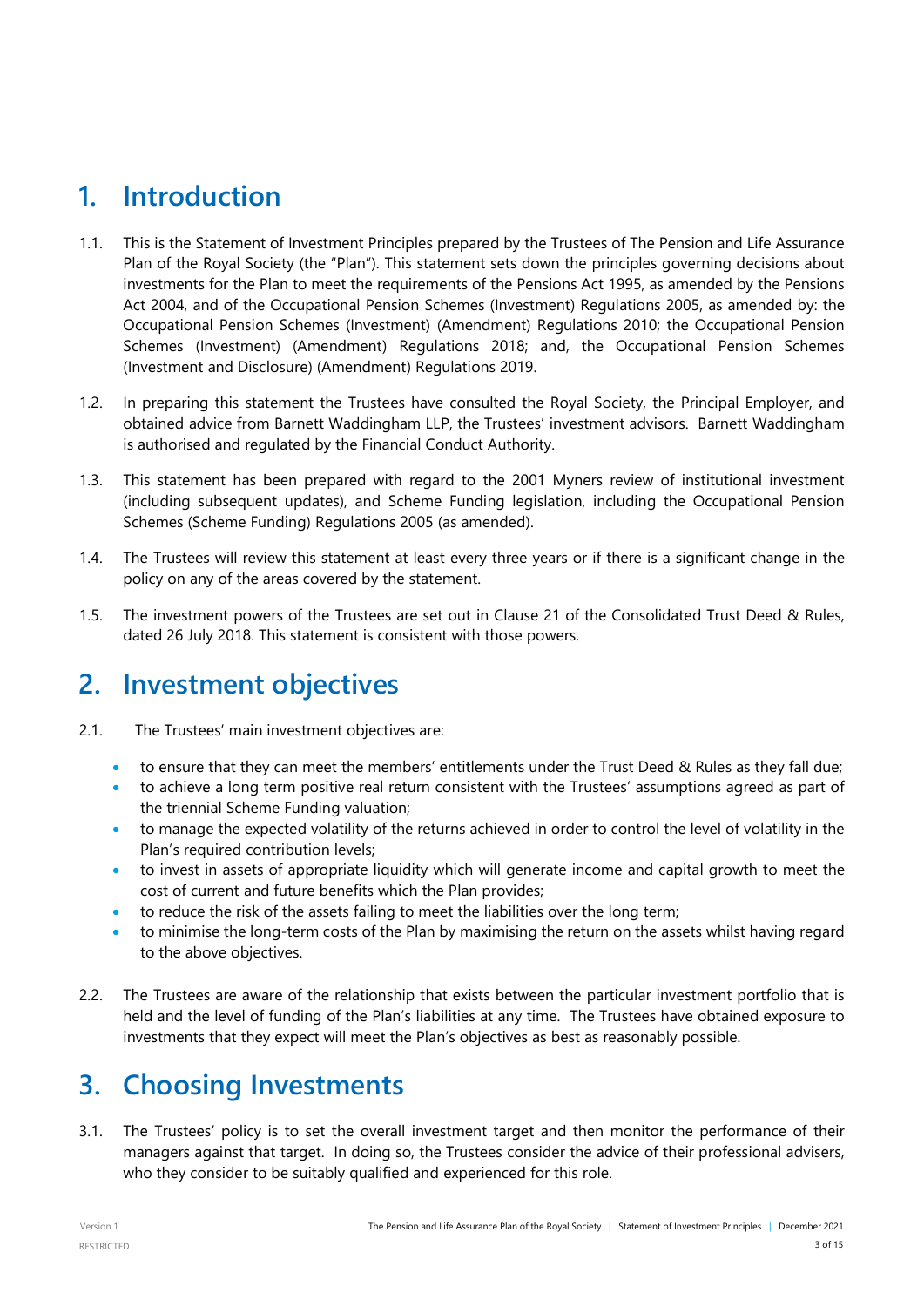- 3.2. The day-to-day management of the Plan's assets is delegated to one or more fund managers, who are selected taking into account the Trustees' policy on financially material considerations (including Environmental, Social, and Governance (ESG) factors) as set out in Clause 9 below, among other factors. The Plan's fund managers are detailed in the Appendix to this Statement. The fund managers are authorised and regulated by the Financial Conduct Authority (or another appropriate body under EU equivalence rules), and are responsible for stock selection and the exercise of voting rights.
- 3.3. The Trustees review the appropriateness of the Plan's investment strategy on an ongoing basis. This review includes consideration of the continued suitability of the fund managers with respect to performance within any guidelines set. The Trustees will also consult the employer before amending the investment strategy.

### <span id="page-3-0"></span>**4. Kinds of investments to be held**

- 4.1. The Plan can invest in a wide range of asset classes including:
	- Equities;
	- Bonds;
	- Cash;
	- Property;
	- Alternatives, including private equity, private debt, commodities, hedge funds, infrastructure, currency, high yield debt and derivatives;
	- Annuity policies.
- 4.2. Any investment in derivative instruments is only made to contribute to a reduction in the overall level of risks in the portfolio or for the purposes of efficient portfolio management.
- 4.3. The Trustees monitor, from time-to-time, the employer-related investment content of their portfolio as a whole and will take steps to alter this should they discover this to be more than 5% of the portfolio.

# <span id="page-3-1"></span>**5. The balance between different kinds of investments**

- 5.1. The Plan invests in assets that are expected to achieve the Plan's objectives. The allocation between different asset classes is contained within the Appendix to this Statement.
- 5.2. The Trustees consider the merits of both active and passive management for the various elements of the portfolio and may select different approaches for different asset classes. The current arrangements are set out in the Appendix to this Statement.
- 5.3. From time to time the Plan may hold cash and therefore deviate from its strategic or tactical asset allocation in order to accommodate for any short term cashflow requirements or any other unexpected items.
- 5.4. The Trustees are aware that the appropriate balance between different kinds of investments will vary over time and therefore the Plan's asset allocation will be expected to change as the Plan's liability profile matures.

### <span id="page-3-2"></span>**6. Risks**

6.1. The Trustees have considered the following key risks for the Plan with regard to its investment policy and the Plan's liabilities: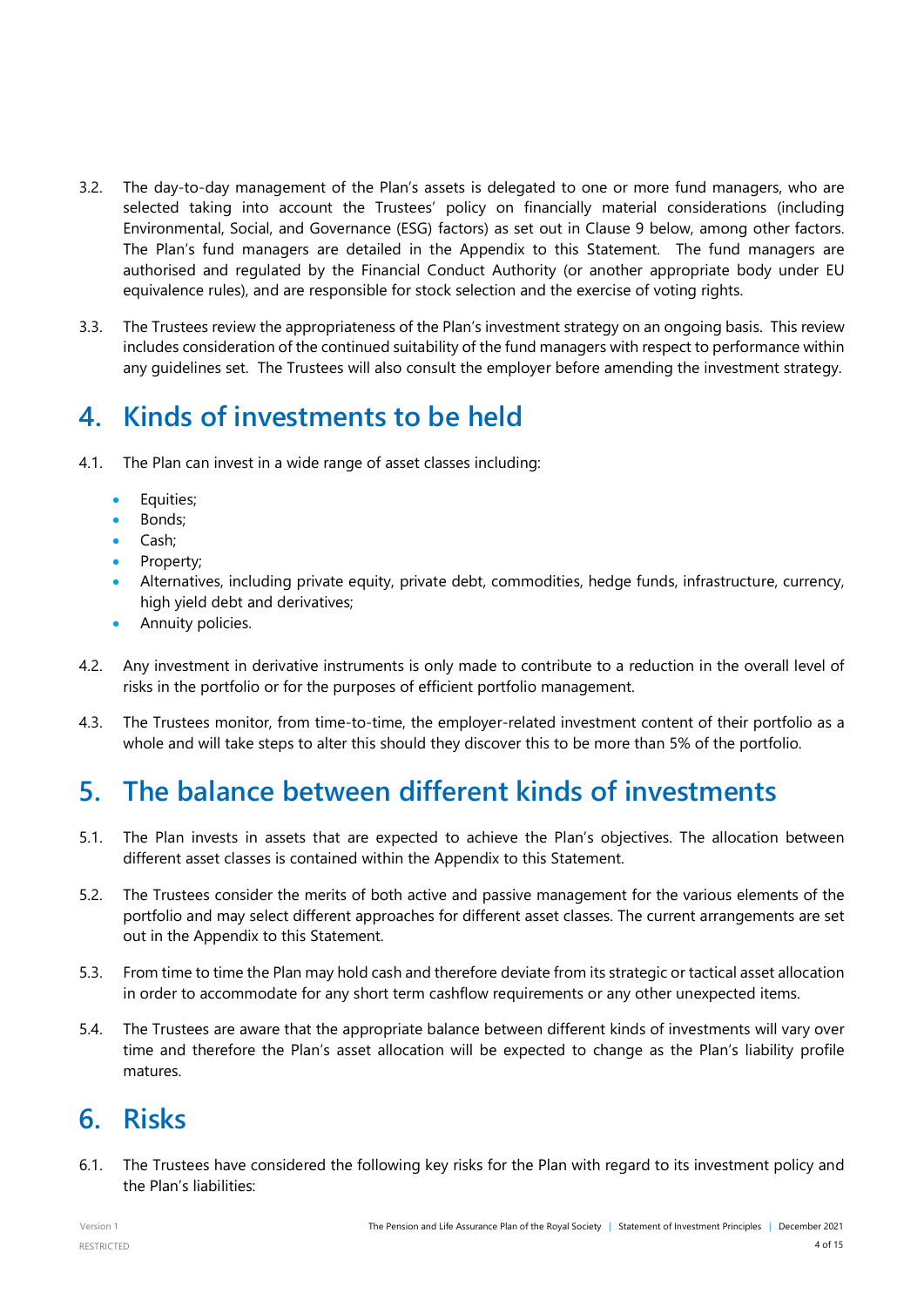| <b>Risk versus the</b><br><b>liabilities</b> | The Trustees will monitor and review the investment strategy with respect to the liabilities following each<br>Scheme Funding valuation carried out triennially. The investment strategy will be set with consideration of the<br>appropriate level of risk required for the funding strategy as set out in the Plan's Statement of Funding<br>Principles.                                         |
|----------------------------------------------|----------------------------------------------------------------------------------------------------------------------------------------------------------------------------------------------------------------------------------------------------------------------------------------------------------------------------------------------------------------------------------------------------|
| <b>Asset Allocation risk</b>                 | The asset allocation is detailed in the Appendix to this Statement and is monitored on a regular basis by the<br>Trustees.                                                                                                                                                                                                                                                                         |
| Fund manager risk                            | The Trustees monitor each of the Plan's fund manager's performance on a regular basis. In addition the Plan's<br>investment advisors will meet periodically with each fund manager and make appropriate reports and<br>recommendations to the Trustees. The Trustees have a written agreement with each fund manager, which<br>contains certain restrictions on how each fund manager may operate. |
| <b>Concentration risk</b>                    | Each fund manager is expected to manage broadly diversified portfolios and to spread assets across a number<br>of individual shares and securities.                                                                                                                                                                                                                                                |
| Loss of investment                           | The risk of loss of investment by each fund manager and custodian is assessed by the Trustees. Each fund<br>manager monitors counterparty credit risk and evaluates counterparty credit quality on a continuous basis.                                                                                                                                                                             |
| <b>Liquidity risk</b>                        | The Plan invests in assets such that there is a sufficient allocation to liquid investments that can be converted<br>into cash at short notice to meet the Plan's cash flow requirements. The Plan's administrators assess the level<br>of cash held in order to manage the impact of the cash flow requirements on the investment policy.                                                         |
| <b>Covenant risk</b>                         | The creditworthiness of the employer and the size of the pension liability relative to the employer's earnings<br>are monitored on a regular basis. The appropriate level of investment risk is considered with reference to the<br>strength of the employer covenant.                                                                                                                             |
| Governance risk                              | Each asset manager is expected to undertake good stewardship and positive engagement in relation to the<br>assets held. The Trustees monitor these and will report on the managers' practices in their annual<br>Implementation Statement.                                                                                                                                                         |
| <b>ESG/Climate risk</b>                      | The Trustees have considered long-term financial risks to the Plan, including ESG factors and climate risk. The<br>Trustees believe that these are potentially financially material and will continue to develop their policy to<br>consider these, alongside other factors, when selecting or reviewing the Plan's investments in order to avoid<br>unexpected losses.                            |
| Solvency and<br>mismatching                  | Risk is addressed through the asset allocation strategy and ongoing triennial actuarial valuations. The Trustees<br>are aware that the asset allocation required to minimise the volatility of the solvency position may be different<br>from that which would minimise the volatility on the Plan's funding basis.                                                                                |
| <b>Currency risk</b>                         | The Plan's liabilities are denominated in sterling. The Plan may gain exposure to overseas currencies by<br>investing in assets that are denominated in a foreign currency or via currency management.                                                                                                                                                                                             |

# <span id="page-4-0"></span>**7. Expected return on investments**

7.1. The Trustees have regard to the relative investment return and risk that each asset class is expected to provide. The Trustees are advised by their professional advisors on these matters, who they deem to be appropriately qualified experts. However, the day-to-day selection of investments is delegated to the fund managers.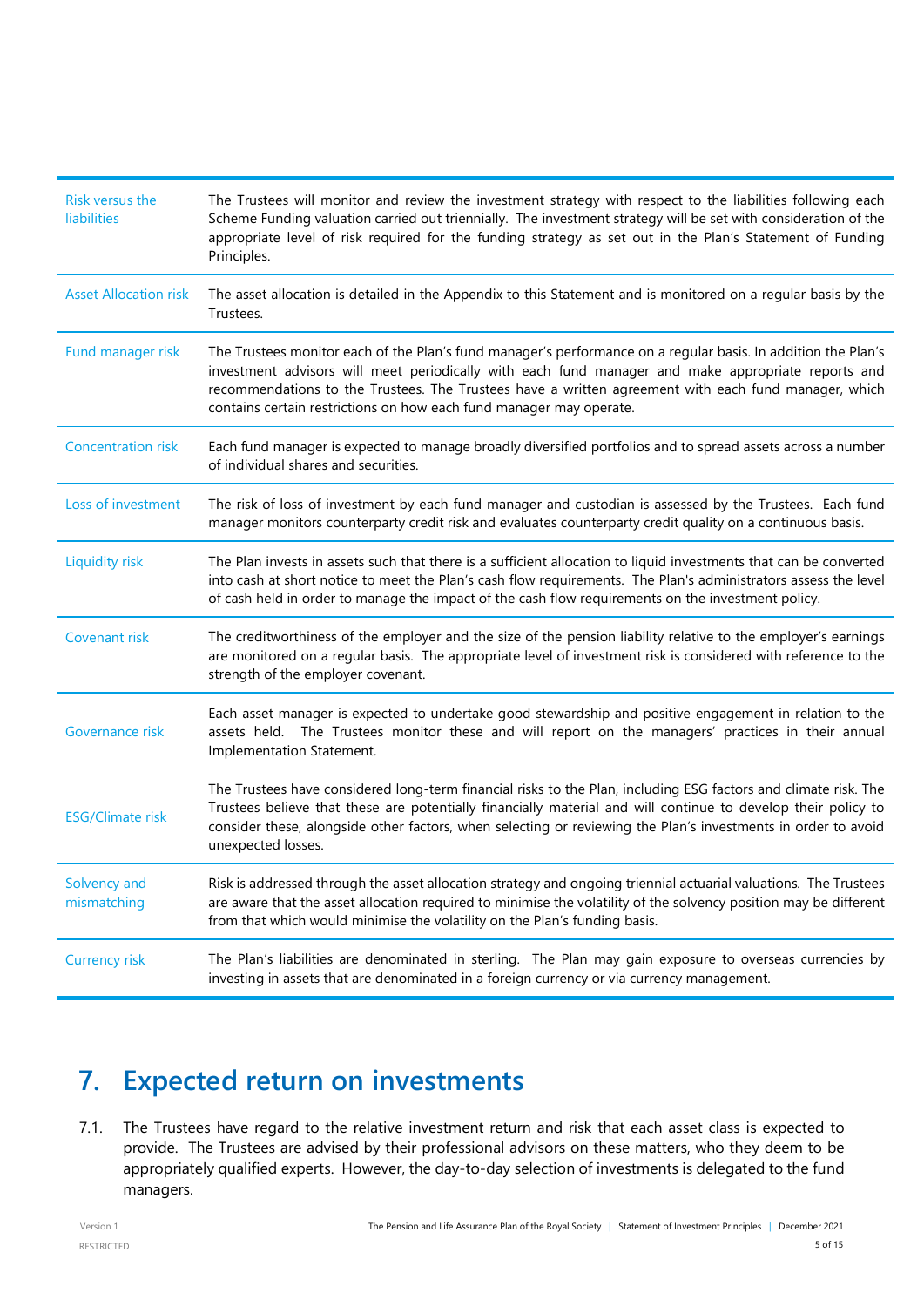- 7.2. The Trustees recognise the need to distinguish between nominal and real returns and to make appropriate allowance for inflation when making decisions and comparisons.
- 7.3. In considering the expected return from investments, the Trustees recognise that different asset classes have different long-term expected returns and expected volatilities relative to the liabilities.
- 7.4. Having established the investment strategy, the Trustees monitor the performance of each fund manager against an agreed benchmark as frequently as appropriate according to market conditions and the Plan's funding position. This will typically take place quarterly and the Trustees will review each of the chosen fund managers at least once a year. The Plan's investment advisors will meet periodically with each fund manager and make appropriate reports and recommendations to the Trustees.

### <span id="page-5-0"></span>**8. Realisation of investments**

- 8.1. The Trustees have delegated the responsibility for buying and selling investments to the fund managers. The Trustees have considered the risk of liquidity as referred to above.
- 8.2. Ultimately, the investments will all have to be sold when the Plan's life comes to an end. In this situation, the Trustees are aware of the fact that the realisable value of some investments, were there to be a forced sale, might be lower than the market value shown in the Plan financial statements.

# <span id="page-5-1"></span>**9. Socially Responsible Investment, Corporate Governance and Voting Rights**

#### **Policy on financially material considerations**

- 9.1. The Trustees are comfortable that the funds currently invested in by the Plan are managed in accordance with their views on financially material factors, as set out below. This position is monitored periodically, at least annually. As part of the monitoring process the Trustees have access to updates on governance and engagement activities of the managers and input from the investment advisors on ESG matters. In the future, the views set out below will be taken into account when appointing and reviewing managers. As part of this, the Trustees will consider UN Principles for Responsible Investment scores when assessing how managers incorporate ESG matters in their investment process.
- 9.2. The Trustees believe that ESG factors are financially material that is, they have the potential to impact the value of the members' investments over the length of time until the Plan's life comes to an end, for example through the benefits being bought out with an insurer. This is not likely to be less than 10 years from the date of this Statement of Investment Principles. The Trustees appreciate that the method of incorporating ESG in the investment strategy and process will differ between asset classes. A summary of the Trustees' views for each asset class in which the Plan invests is outlined below.
- 9.3. **Passive equities** The Trustees believe that ESG issues will be financially material to the risk-adjusted returns achieved by the Plan's passive equities and therefore decided to invest in funds that incorporate ESG criteria in the index construction process. The Trustees accept that these indices use a 'tilting' methodology and the manager will only be able to fully disinvest in certain circumstances, however the overall ESG risk profile is expected to be a material improvement on a traditional market capitalization approach. The Trustees also require that the fund manager takes into account ESG considerations by engaging with companies and by exercising voting rights. However, the exercise of rights and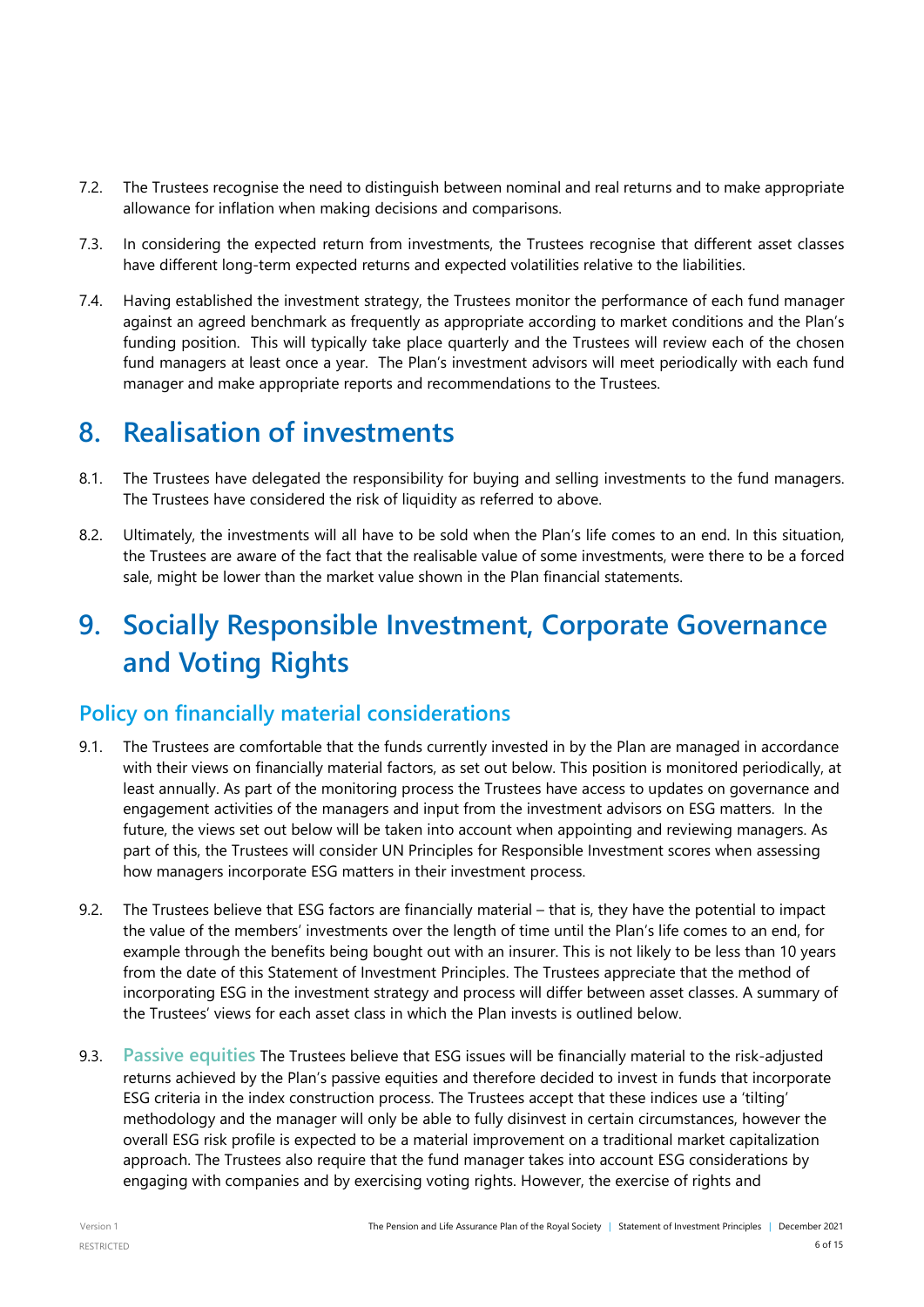engagement activities should be consistent with, and proportionate to, the rest of the investment process.

- 9.4. **Multi-asset funds** The Trustees believe that ESG issues will be financially material to the risk-adjusted returns achieved by the Plan's multi-asset fund managers. The investment process for any multi-asset fund manager used by the Plan should take ESG issues into account. The Trustees also support engagement activities and, where relevant, the exercise of rights attaching the investments by the Plan's multi-asset fund managers. However, the incorporation of ESG issues, the exercise of rights and engagement activities should be consistent with, and proportionate to, the rest of the investment process.
- 9.5. **Credit** The Trustees believe that ESG issues will be financially material to the risk-adjusted returns achieved by the Plan's credit holdings, across both private and public markets. The Trustees recognise that fixed income assets do not include voting rights, however, they support engagement with companies by their managers, particularly in private markets where the manager may be responsible for a larger share of any investment. However, the incorporation of ESG issues and engagement activities should be consistent with, and proportionate to, the rest of the investment process.
- 9.6. **Liability Driven Investment (LDI) and money market** The Trustees believe there is less scope for the consideration of ESG issues to improve risk-adjusted returns in these asset classes because of the nature of the instruments used within the LDI funds and the fact that money market investments are short term.

When transacting in LDI and money market funds, the Trustees require due diligence is undertaken to assess the credit worthiness of the counterparty both at the start of and throughout any investment, whilst at the same time looking to achieve best execution. The Trustees believe this is more relevant for longer term trades compared to shorter term trades and should incorporate ESG factors where these assist with the credit worthiness assessment.

### **Policy on the exercise of voting rights and engagement activities**

- 9.7. The Plan currently invests in pooled investment funds only. The Trustees' policy is to delegate responsibility for the exercising of rights (including voting rights) attaching to investments to the relevant fund managers. The Trustees also expect managers to engage with companies in relation to ESG matters. The Trustees recognise their ultimate responsibility but do not conduct these activities direct themselves.
- 9.8. The Trustees periodically assess the fund managers' strategies and processes for exercising rights and conducting engagement activities, as well as when selecting and reviewing investment managers. In particular, the Trustees assess whether the managers attempt to maximise shareholder value as a longterm investor.
- 9.9. The Trustees acknowledge the importance of ESG and climate risk within their investment framework. When delegating investment decision making to their investment managers they provide their investment managers with a benchmark they expect the investment managers to either follow or outperform. The investment managers have discretion over where in an investee company's capital structure they invest (subject to the restrictions of the mandate), whether directly or as an asset within a pooled fund.
- 9.10. The Trustees are of the belief that ESG and climate risk considerations extend over the entirety of a company's corporate structure and activities, i.e. that they apply to equity, credit and property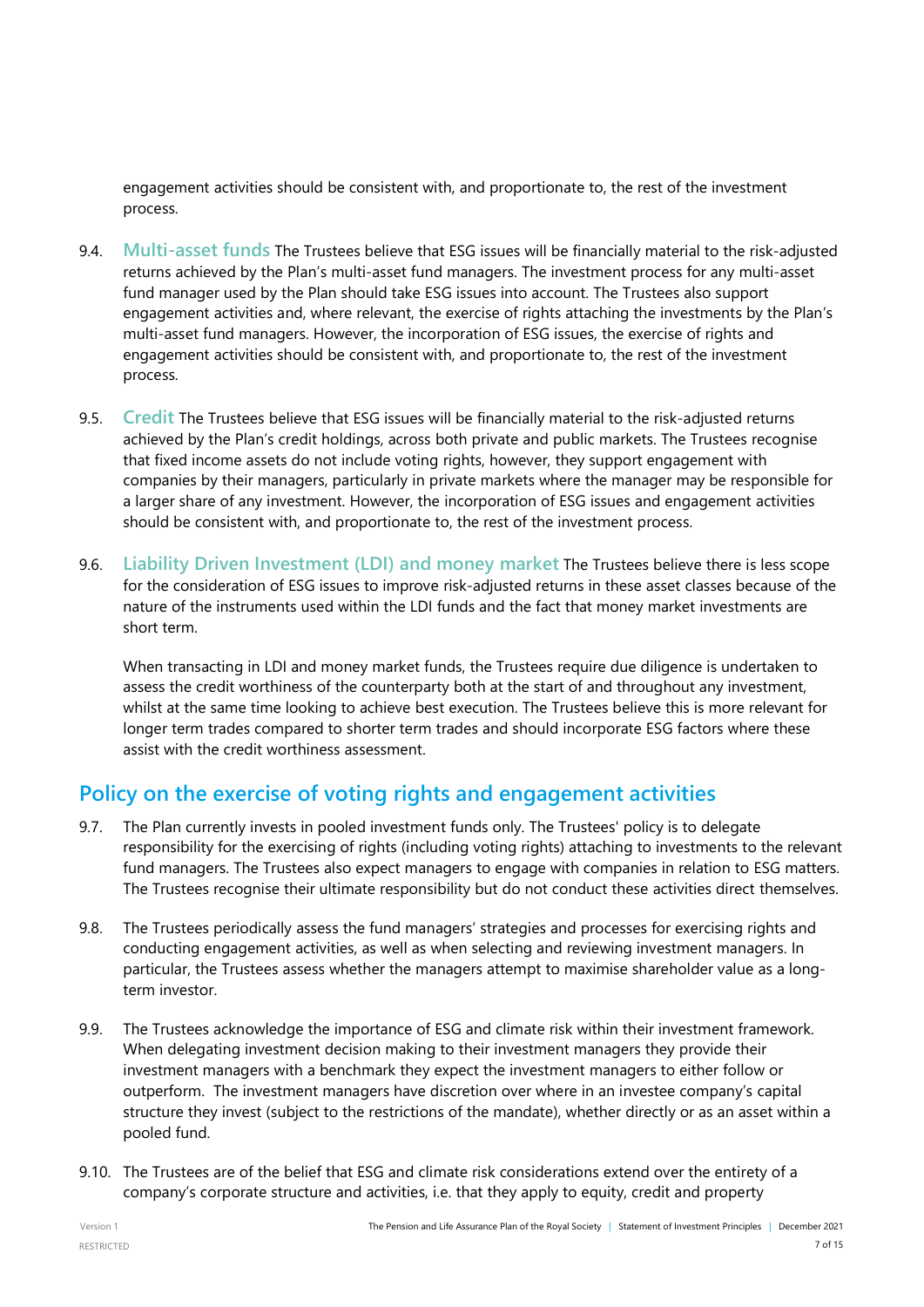instruments or holdings. The Trustees also recognise that ESG and climate related issues are constantly evolving and, along with them, so too are the products available within the investment management industry to help manage these risks.

- 9.11. The Trustees consider it to be a part of their investment managers' roles to assess and monitor developments in the capital structure for each of the companies in which the managers invest on behalf of the Plan or as part of the pooled fund in which the Plan holds units.
- 9.12. The Trustees also consider it to be part of their investment managers' roles to assess and monitor how the companies in which they are investing are managing developments in ESG related issues, and in particular climate risk, across the relevant parts of the capital structure for each of the companies in which the managers invest on behalf of the Plan.
- 9.13. Should an investment manager be failing in these respects, this should be captured in the Plan's regular performance monitoring.
- 9.14. Through their consultation with the Principal Employer when setting this Statement of Investment Principles, the Trustees have made the Principal Employer aware of their policy on ESG and climate related risks, how they intend to manage them and the importance that the pensions industry as a whole, and its regulators, place on them.
- 9.15. The Plan's investment advisor is independent and no arm of their business provides asset management services. This, and their FCA Regulated status, allows the Trustees to be confident that the investment manager recommendations they make are free from conflict of interest.
- 9.16. The Trustees expect all investment managers to have a conflict of interest policy in relation to their engagement and ongoing operations. In doing so, the Trustees believe they have managed the potential for conflicts of interest in the appointment of the investment manager and conflicts of interest between the Trustees, the investment manager and the investee companies.

#### **Policy for taking into account non-financial matters**

9.17. The Trustees do not take into account Plan members' views on ethical considerations, social impact, or present and future quality of life of the members and beneficiaries of the Plan (i.e. "non-financial matters" in the relevant regulations) in the selection, retention and realisation of investments. The Trustees do not require the investment managers to take these into account either.

### **10. Policy on arrangements with asset managers**

### **Incentivising alignment with the Trustees' investment polices**

- 10.1. Prior to appointing an investment manager, the Trustees will discuss the investment manager's approach to the management of ESG and climate related risks with the Plan's investment advisor, and how their policies are aligned with the Trustees' own investment beliefs.
- 10.2. When appointing an investment manager, in addition to considering the investment manager's investment philosophy, process and policies to establish how the manager intends to invest according to their objectives, the Trustees also consider how ESG and climate risk are integrated into these. If the Trustees deem any aspect of these policies to be out of line with their own investment objectives for the part of the portfolio being considered, they will consider using another manager for the mandate.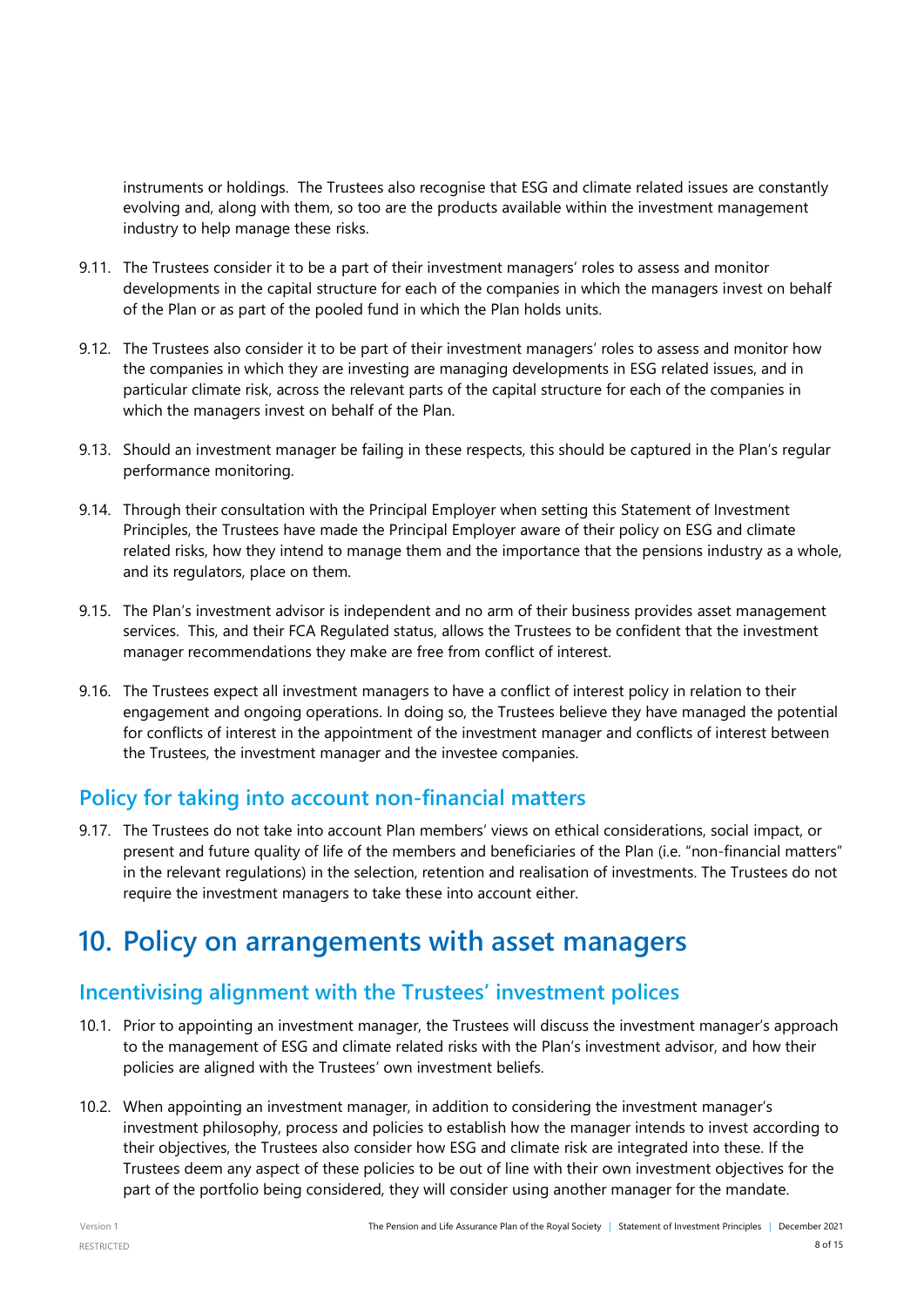- 10.3. The Trustees carry out a strategy review at least every three years where they assess the continuing relevance of the strategy in the context of the Plan's membership and their aims, beliefs and constraints. The Trustees monitor the investment managers' approach to ESG and climate related risks on an annual basis.
- 10.4. In the event that an investment manager ceases to meet the Trustees' desired aims, including the management of ESG and climate related risks, using the approach expected of them, their appointment will be terminated, subject to any minimum terms of investment. The investment managers understand this and the Trustees' investment advisors will communicate the Trustee's views to the investment managers as appropriate.
- 10.5. Investment manager ESG policies are reviewed in the context of best industry practice and feedback is provided to the investment manager.

### **Incentivising assessments based on medium to long term, financial and nonfinancial considerations**

- 10.6. The Trustees are mindful that the impact of ESG and climate change has a long-term nature. However, the Trustees recognise that the potential for change in value as a result of ESG and climate risk may occur over a much shorter term than climate change itself. The Trustees acknowledge this in their investment management arrangements.
- 10.7. When considering the management of objectives for an investment manager (including ESG and climate risk objectives), and then assessing their effectiveness and performance, the Trustees assess these over a rolling timeframe. The Trustees believe the use of rolling timeframes, typically 3 to 5 years, is consistent with ensuring the investment manager makes decisions based on an appropriate time horizon. Where a fund may have an absolute return or shorter term target, this is generally supplementary to a longer term performance target. In the case of assets that are actively managed, the Trustees expect this longer term performance target to be sufficient to ensure an appropriate alignment of interests.
- 10.8. The Trustees expect investment managers to be voting and engaging on behalf of the Plan's holdings and the Trustees monitor this activity within the Implementation Statement in the Plan's Annual Report and Financial Statements. The Trustees do not expect ESG considerations to be disregarded by the investment managers in an effort to achieve any short term targets.

#### **Method and time horizon for assessing performance**

- 10.9. The Trustees monitor the performance of their investment managers over medium to long term periods that are consistent with the Trustees' investment aims, beliefs and constraints.
- 10.10. The Plan currently invests exclusively in pooled funds. The investment managers are remunerated by the Trustees based on the assets they manage on their behalf. As the funds grow, due to successful investment by the investment managers, they receive more and as values fall they receive less. In some instances, a performance fee may also be applied.
- 10.11. The Trustees believe that this fee structure, including the balance between any fixed and performance related element, enables the investment managers to focus on long-term performance without being concerned about short term dips in performance significantly affecting their revenue.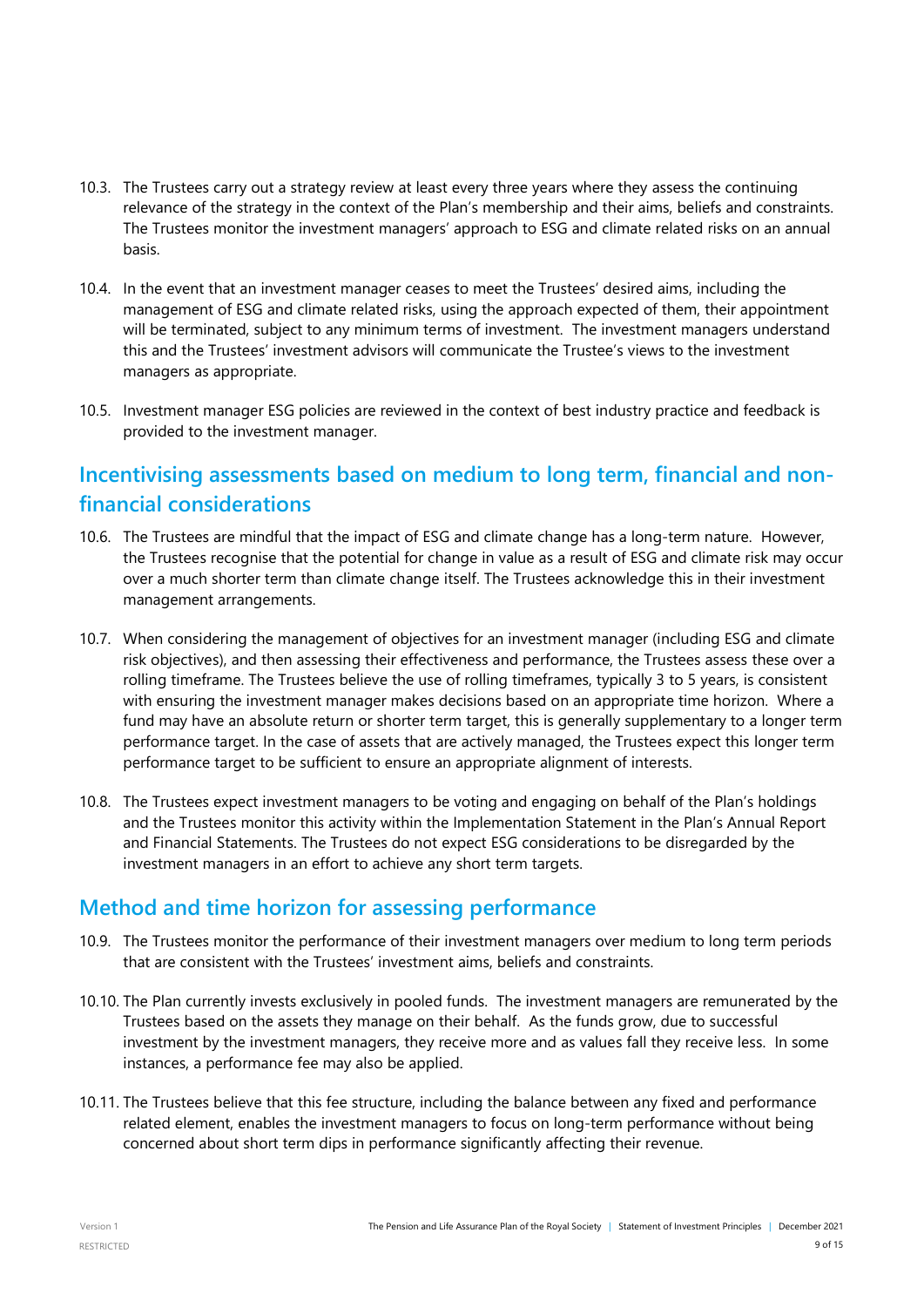10.12. The Trustees ask the Plan's investment advisor to assess if the asset management fee is in line with the market when the managers are selected, and the appropriateness of the annual management charges are considered regularly as part of the review of the Statement of Investment Principles.

#### **Portfolio turnover costs**

- 10.13. The Trustees acknowledge that portfolio turnover costs can impact on the performance of investments. Overall performance is assessed as part of the quarterly investment monitoring process.
- 10.14. During the investment manager appointment process, the Trustees may consider both past and anticipated portfolio turnover levels. When underperformance is identified, deviations from the expected level of turnover may be investigated with the investment manager concerned if it is felt they may have been a significant contributor to the underperformance. Assessments reflect the market conditions and peer group practices. The Trustees acknowledge that for some asset classes, such as LDI, a higher turnover of contracts such as repurchase agreements, can be beneficial to the fund from both a risk and cost perspective.

#### **Duration of arrangement with asset manager**

- 10.15. For the open-ended pooled funds in which the Plan invests, the duration of arrangement is not predetermined under the terms of agreement with the investment managers.
- 10.16. The suitability of the Plan's asset allocation and its ongoing alignment with the Trustees' investment beliefs is assessed every three years, or when changes make it appropriate to do so more frequently. As part of this review the ongoing appropriateness of the investment managers, and the specific funds used, is assessed.
- 10.17. For closed ended funds, the Trustees review the appointment with the investment manager as the manager releases new iterations of the funds (which the Trustees may consider for investment) and at, or just prior to, maturity of the closed-ended fund.

### <span id="page-9-0"></span>**11. Agreement**

11.1. This statement was agreed by the Trustees, and replaces any previous statements. Copies of this statement and any subsequent amendments will be made available to the Principal Employer, the fund managers, the Actuary and the Plan auditor upon request.

**Signed:**……A Bostock……………………………………………. **Date:**…20/12/21………………

 **On behalf of The Pension and Life Assurance Plan of the Royal Society**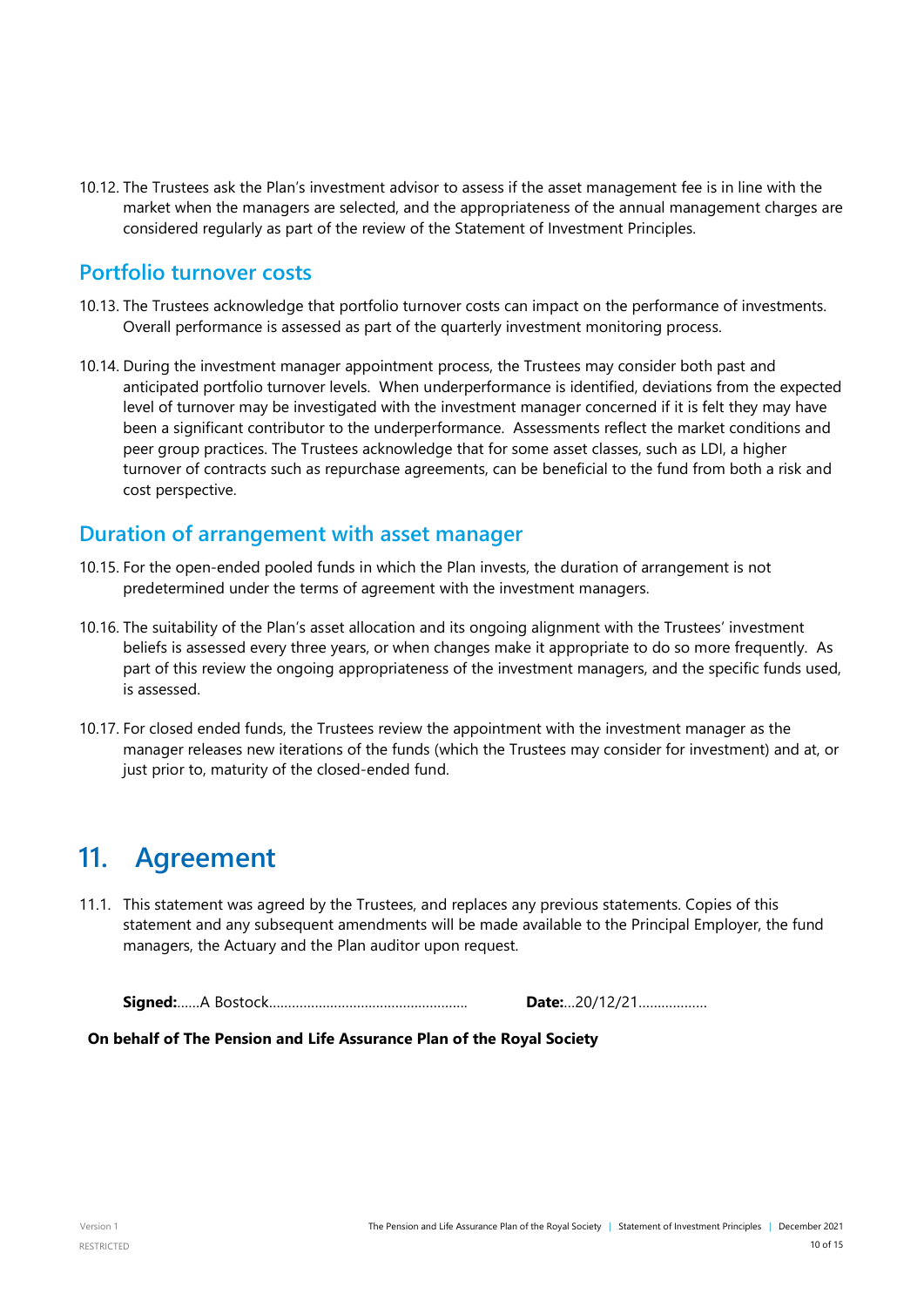### <span id="page-10-0"></span>**Appendix 1 Note on investment policy as at December 2020**

#### **Choosing investments**

The Trustees have appointed the following fund managers to carry out the day-to-day investment of the fund:

- Legal & General Investment Management
- Baillie Gifford
- Partners Group Management

The fund managers are authorised and regulated by the Financial Conduct Authority or another appropriate body under EU equivalence rules.

The Trustees have appointed Barnett Waddingham LLP to advise on investment matters.

#### **Kinds of investments to be held**

The Trustees have considered all asset classes and have gained exposure to the following asset classes

- Equities, including UK and overseas equities;
- Bonds, including fixed interest gilts, index linked gilts, corporate bonds, and, private debt;
- Property, swaps, commodities, and other alternative asset classes.

#### **The balance between different kinds of investment and rebalancing**

The asset allocation has been agreed after considering the Plan's liability profile, funding position, expected return of the various asset classes and the need for diversification.

The investment benchmarks and objectives for each fund manager are given below: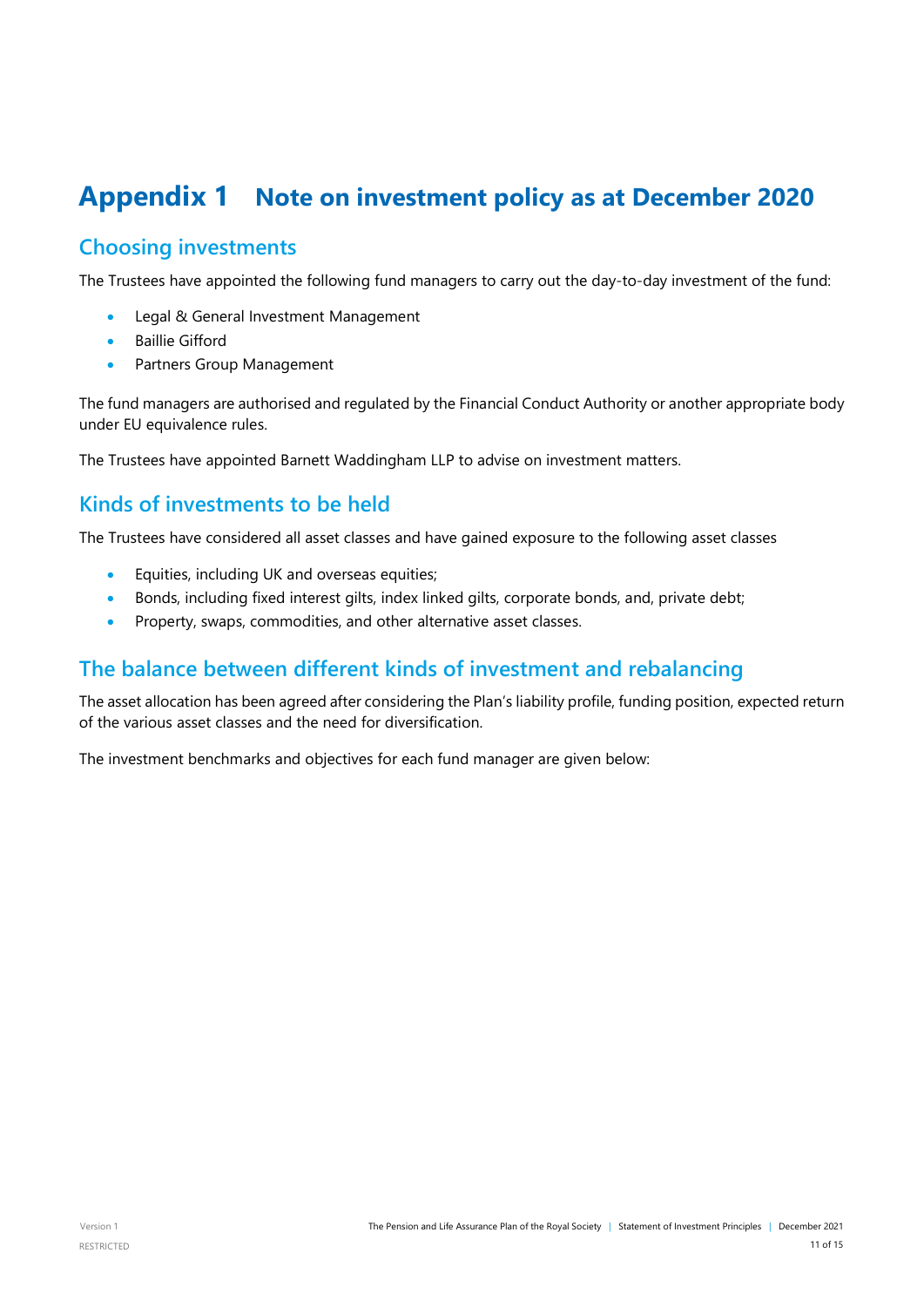| <b>Fund manager</b>                                     | <b>Benchmark</b>                                       | <b>Objective</b>                                                                                                                                                                                 |  |  |  |  |  |
|---------------------------------------------------------|--------------------------------------------------------|--------------------------------------------------------------------------------------------------------------------------------------------------------------------------------------------------|--|--|--|--|--|
| Legal & General Investment Management                   |                                                        |                                                                                                                                                                                                  |  |  |  |  |  |
| Future World Global Equity Index<br>Fund                | Solactive L&G ESG Global Markets<br>Index              | The fund aims to track the total<br>return of the benchmark (less<br>withholding tax where<br>applicable) to within +/-0.60%<br>p.a. for two years out of three.                                 |  |  |  |  |  |
| Future World Global Equity Index<br>Fund - GBP Hedged   | Solactive L&G ESG Global Markets<br>Index - GBP Hedged | The fund aims to track the total<br>return of the benchmark (less<br>withholding tax where<br>applicable) to within +/-0.60%<br>p.a. for two years out of three.                                 |  |  |  |  |  |
| Matching Core Fixed Long Fund                           | Markit iBoxx Fixed Long                                | The fund aims to track the total<br>return of the benchmark.                                                                                                                                     |  |  |  |  |  |
| Matching Core Fixed Short Fund                          | Markit iBoxx Fixed Short                               | The fund aims to track the total<br>return of the benchmark.                                                                                                                                     |  |  |  |  |  |
| Matching Core Real Long Fund                            | Markit iBoxx Real Long                                 | The fund aims to track the total<br>return of the benchmark.                                                                                                                                     |  |  |  |  |  |
| <b>Sterling Liquidity Fund</b>                          | SONIA                                                  | The fund aims to track the total<br>return of the benchmark.                                                                                                                                     |  |  |  |  |  |
| <b>Baillie Gifford</b>                                  |                                                        |                                                                                                                                                                                                  |  |  |  |  |  |
| Multi Asset Growth Fund                                 | <b>UK Base Rate</b>                                    | To outperform the benchmark<br>by 3.5% p.a. net of fees over<br>rolling 5-year periods, positive<br>returns over 3-year periods and<br>with <10% volatility p.a. over<br>rolling 5-year periods. |  |  |  |  |  |
| <b>Partners Group</b>                                   |                                                        |                                                                                                                                                                                                  |  |  |  |  |  |
| Multi-Asset Credit V Fund<br>Multi-Asset Credit VI Fund | SONIA                                                  | To outperform its benchmark<br>by 4-6% p.a. net of fees.                                                                                                                                         |  |  |  |  |  |

The performance of fund managers will be monitored as frequently as the Trustees consider appropriate in light of the prevailing circumstances and at least once a year. The monitoring takes into account both short term and long term performance.

The Plan has a strategic asset allocation as set out in the following table.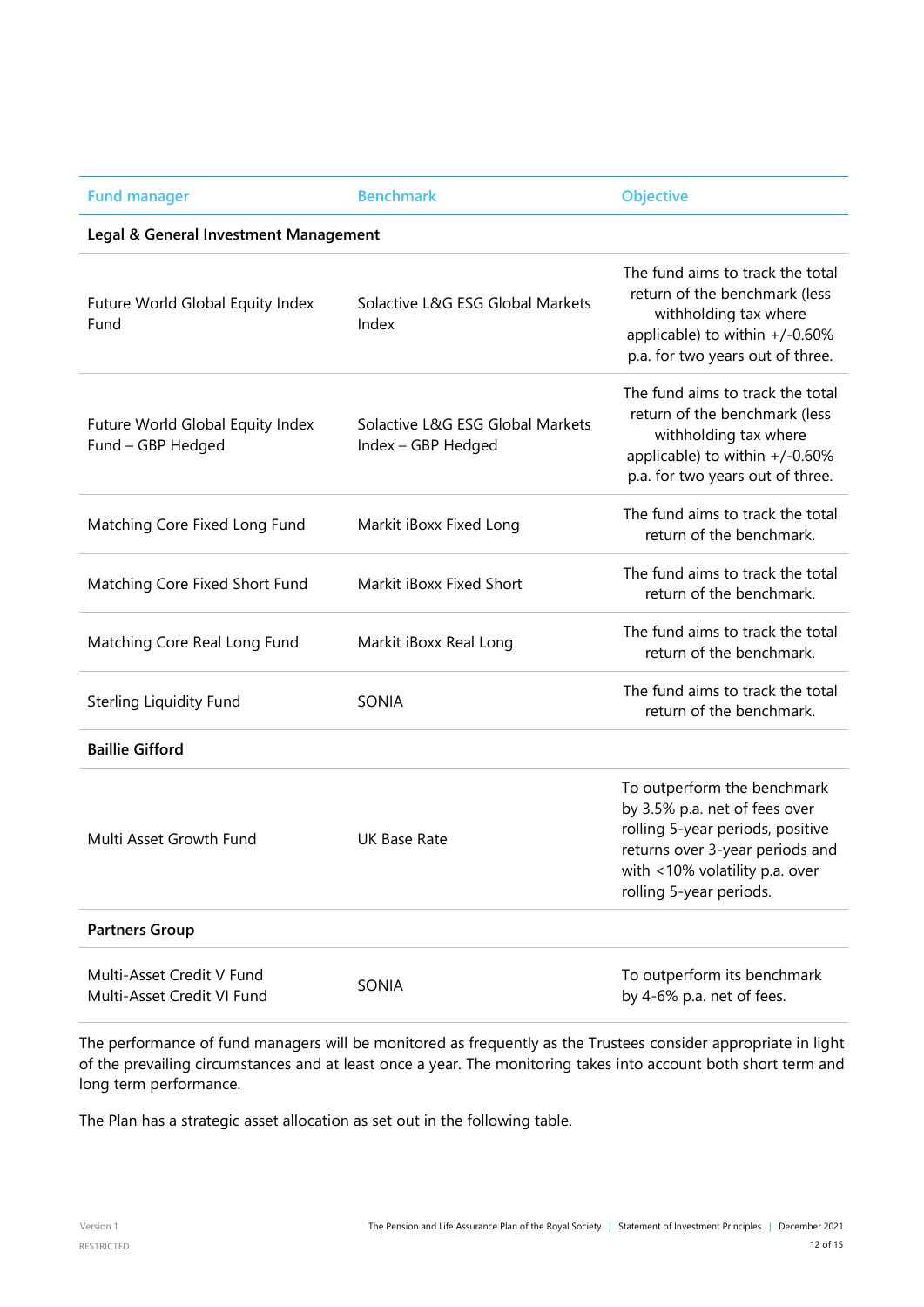| Asset class (through pooled investment vehicles)                     | <b>Allocation</b> |  |  |  |  |
|----------------------------------------------------------------------|-------------------|--|--|--|--|
| Equities                                                             |                   |  |  |  |  |
| LGIM Future World Global Equity Index Fund<br>$\bullet$              | 30%               |  |  |  |  |
| LGIM Future World Global Equity Index Fund - GBP Hedged<br>$\bullet$ |                   |  |  |  |  |
| <b>Diversified Growth</b>                                            |                   |  |  |  |  |
| Baillie Gifford Multi Asset Growth Fund                              | 20%               |  |  |  |  |
| Illiquid alternative/Multi Asset Credit (MAC)                        |                   |  |  |  |  |
| Partners Group Multi Asset Credit V Fund<br>$\bullet$                | 15%               |  |  |  |  |
| Partners Group Multi Asset Credit VI Fund<br>$\bullet$               |                   |  |  |  |  |
| Liability Driven Investment (LDI) and cash                           |                   |  |  |  |  |
| LGIM Matching Core Fixed Long Fund<br>$\bullet$                      |                   |  |  |  |  |
| <b>LGIM Matching Core Fixed Short Fund</b><br>$\bullet$              | 35%               |  |  |  |  |
| LGIM Matching Core Real Long Fund<br>$\bullet$                       |                   |  |  |  |  |
| <b>LGIM Sterling Liquidity Fund</b><br>$\bullet$                     |                   |  |  |  |  |
| Total                                                                | 100%              |  |  |  |  |

The Trustees recognise that the asset allocation of investments in different asset classes will vary over time as a result of market movements. The Trustees seek to maintain a balance between maintaining the asset allocation in line with its benchmark and limiting the costs of rebalances. They also seek to preserve the level of interest rate and inflation hedging provided by the LDI portfolio, which may require that the allocation to the LDI portfolio moves away from its strategic allocation. They also acknowledge that they are unable to rebalance the asset allocation to the Partners Group fund given it is a closed-ended fund and that this will have implications for the prevailing allocation to other asset classes.

The Trustees will review the allocation between the equity, diversified growth, multi asset credit and LDI portfolios as frequently as they deem appropriate to determine whether rebalancing between asset classes is required.

#### **Liability Driven Investment (LDI)**

The Trustees aims to hedge around 75% of the interest rate and inflation risk to which the liabilities are exposed on the Technical Provisions basis (although this objective may change from time-to-time). The Trustees review the level of hedging achieved by the LDI portfolio as part of regular monitoring of the investment strategy and will consider any opportunities to align the level of hedging with the long-term target in force at any time.

#### **Investment of new money**

New money is invested to rebalance the overall asset allocation towards its overall benchmark.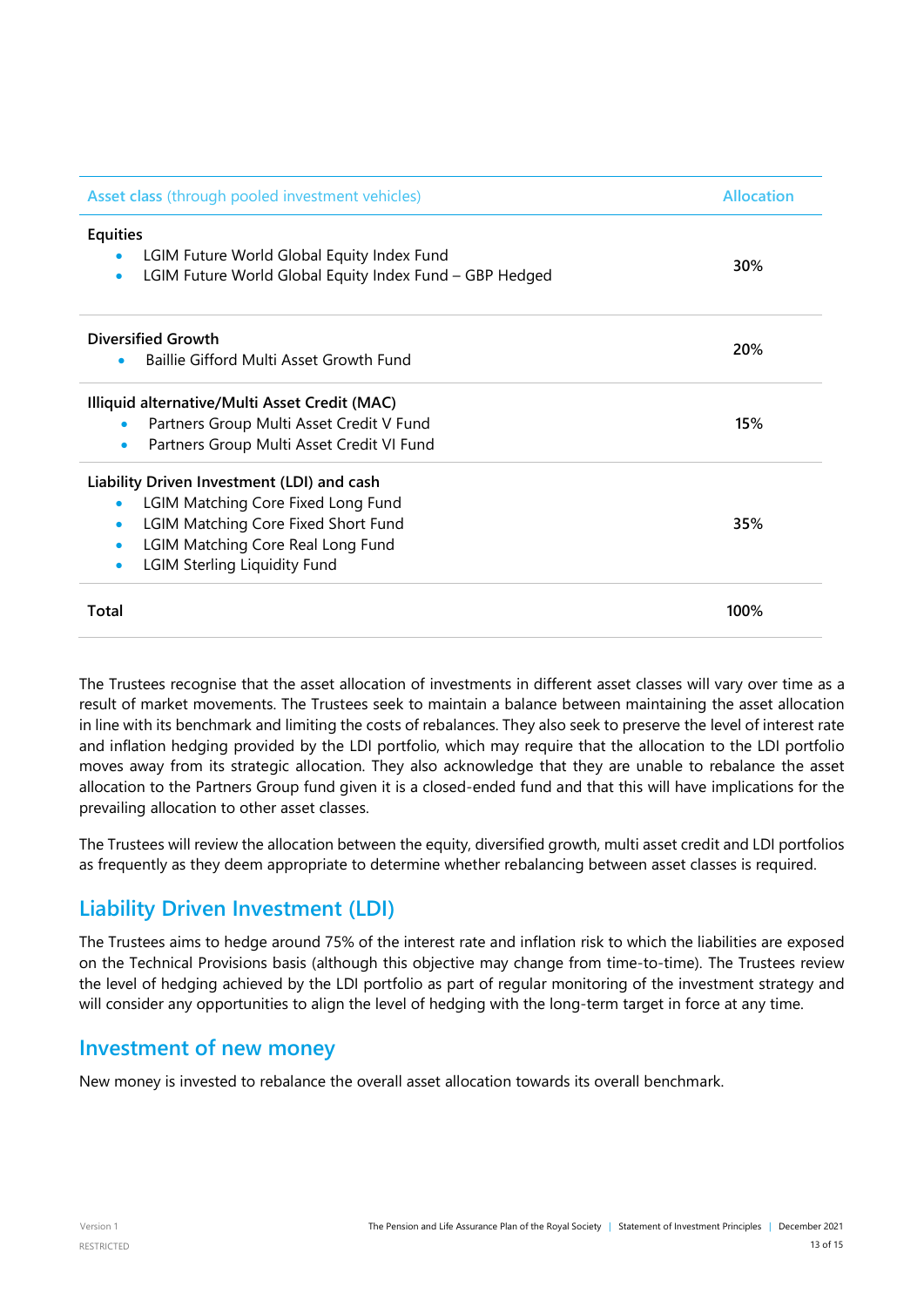#### **Realisation of investments**

The Plan's cash flow requirements are partly to be met by the Principal Employer's contributions where such contributions are payable; and by selling part of its investments, usually to move the overall asset allocation closer in line with the long term asset allocation.

### **Additional Voluntary Contributions**

The Trustees also arrange Additional Voluntary Contributions (AVCs) which are currently invested in the Baillie Gifford Multi Asset Growth Fund. However, members will also be permitted to invest in the LGIM Future World Global Equity Index Fund (GBP Hedged) or the LGIM Sterling Liquidity Fund (in any proportion that they choose).

Annual management charges and expenses for Baillie Gifford AVC holdings are payable by the member (although in practice this is applied through a reduction in the unit price of the fund). The Annual Management Charge (AMC) applicable to AVC members is consistent with the charges applied to the Plan.

The AVC arrangements are reviewed from time to time.

#### **Investment managers' approaches to incorporating ESG considerations**

The Trustees are comfortable that the funds currently invested in by the Plan are managed in accordance with their views on financially material factors. Short summaries of the approach to incorporating ESG considerations taken by each manager and fund are set out below.

#### **Legal & General – Passive Equites**

As passive investors, LGIM cannot disinvest from companies in the index if they have concerns relating to ESG factors. However, the Trustee's have selected funds which track indices with specific ESG tilts, i.e. an index that favours investment in companies with positive ESG characteristics.

LGIM have a centralized Corporate Governance Team. They vote on all shares across LGIM, ensuring consistency across all votes cast by LGIM, increasing the impact of LGIM's voting.

While they must invest in line with the index, LGIM also engage with index providers to improve the 'health' of the indices and markets in which they invest, not only the companies they hold.

LGIM are considered a market leader in the ESG space, particularly within the larger passive managers.

#### **Baillie Gifford – Diversified Growth Fund**

Baillie Gifford are active investors and, while they primarily select investments to meet a return and/or risk objective, they also incorporate ESG as part of their risk management process with a view to avoiding capital loss and providing better risk-adjusted returns over the long-term. Baillie Gifford consider all opportunities to vote and support engagement activities.

While Baillie Gifford do not have any specific non-financial objectives, the fund will not invest in investment products or companies involved in cluster munitions or anti-personnel mines.

#### **Partners Group – Multi Asset Credit funds**

Partners Group consider ESG as part of their risk management process to enhance returns over the long-term, and also to identify investment opportunities. Their approach to ESG also incorporates some ethical views through their Responsible Investing Screening Framework, under which they exclude any investments that they believe would have a clear, negative impact on society or the environment.